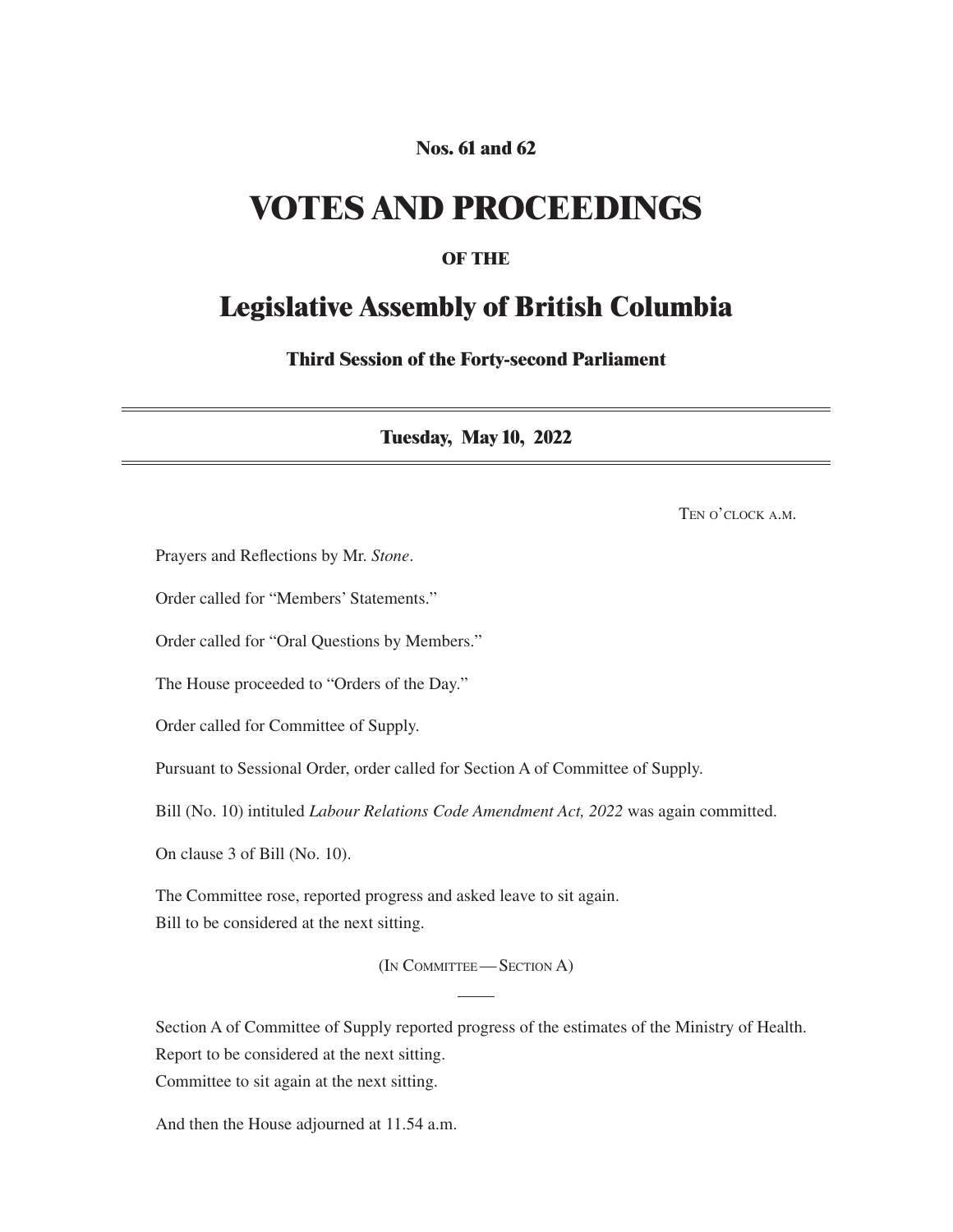#### **Tuesday, May 10, 2022**

One-thirty o'clock p.m.

The House proceeded to "Orders of the Day."

Order called for Committee of Supply.

Pursuant to Sessional Order, order called for Section A of Committee of the Whole.

Pursuant to Sessional Order, order called for Section C of Committee of Supply.

On the motion for second reading of Bill (No. 15) intituled *Low Carbon Fuels Act*, a debate arose.

The debate continued.

Bill (No. 15) read a second time and *Ordered* to be placed on the Orders of the Day for committal at the next sitting after today.

(In Committee—Section A)

Clause 3 of Bill (No. 10) passed.

On clause 4 of Bill (No. 10).

Section A of Committee of the Whole reported progress on Bill (No. 10) intituled *Labour Relations Code Amendment Act, 2022* and asked leave to sit again.

Bill to be considered later today.

Committee to sit again later today.

Bill (No. 10) intituled *Labour Relations Code Amendment Act, 2022* was again committed.

Clause 4 of Bill (No. 10) passed on the following division:

|                |           | $Y_{EAS}$ -51   |             |
|----------------|-----------|-----------------|-------------|
| Rice           | Starchuk  | $_{\text{Dix}}$ | D'Eith      |
| Walker         | Anderson  | <i>Osborne</i>  | <i>Sims</i> |
| <b>Babchuk</b> | Donnelly  | Fleming         | Greene      |
| <i>Simons</i>  | Bailey    | Chen            | Chant       |
| Beare          | Lore      | Rankin          | Leonard     |
| Mark           | Alexis    | Ralston         | Coulter     |
| Kang           | Routley   | Sharma          | Glumac      |
| Bains          | Heyman    | Paddon          | Yao         |
| Cullen         | Conroy    | Sandhu          | Dykeman     |
| Ma             | Farnworth | Elmore          | Mercier     |
| Chow           | Horgan    | <i>Brar</i>     | Furstenau   |
| A. Singh       | Robinson  | Begg            | Olsen       |
| Russell        | Eby       | R. Singh        |             |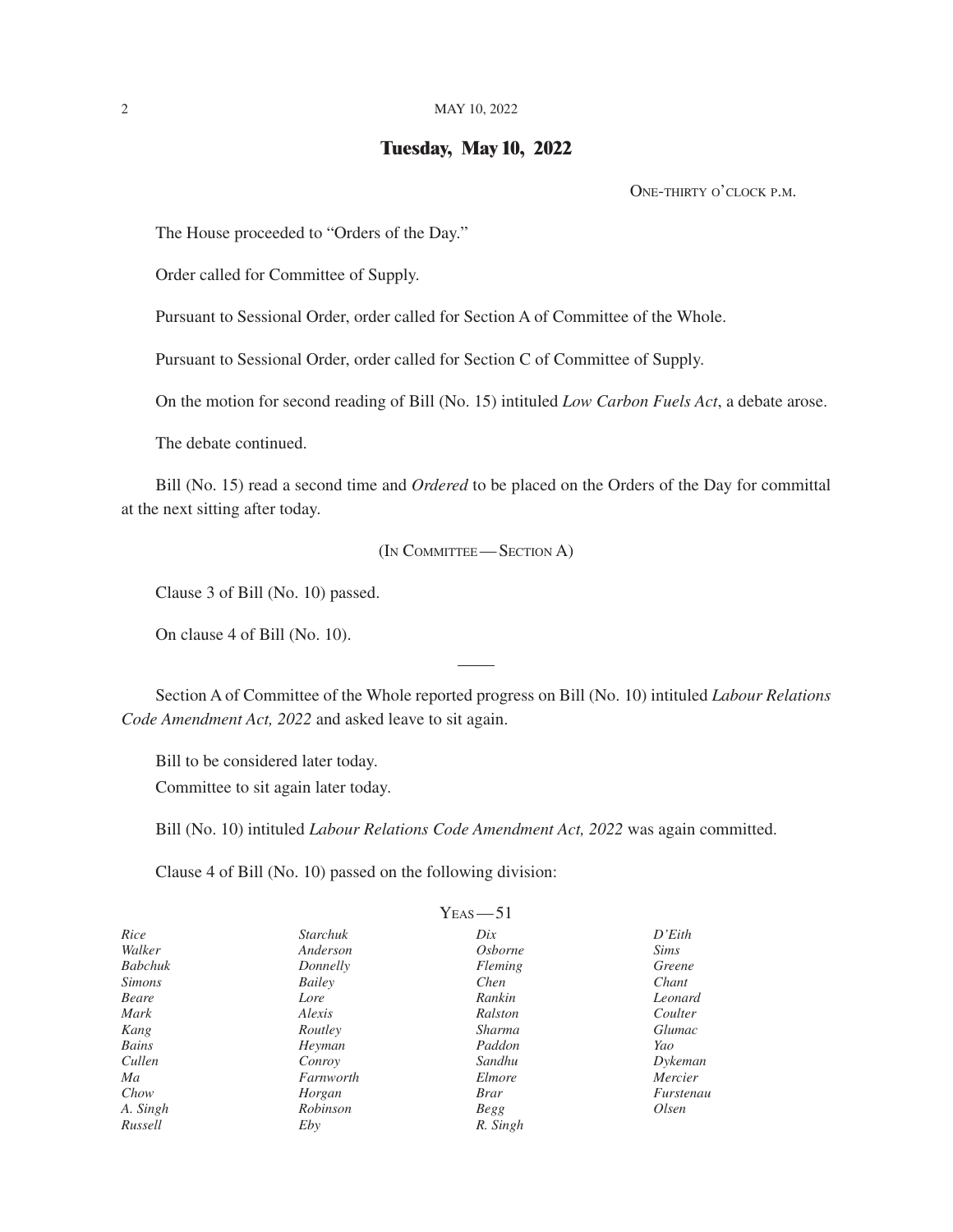|              |           | $N_{AYS}$ - 22 |          |
|--------------|-----------|----------------|----------|
| Doerkson     | Ross      | Kyllo          | Stewart  |
| Milobar      | Oakes     | <i>Morris</i>  | Shypitka |
| <b>Stone</b> | Paton     | Wat            | Letnick  |
| <b>Bond</b>  | Sturdy    | Lee            | Banman   |
| Halford      | Clovechok | Merrifield     | Ashton   |
| de Jong      | Rustad    |                |          |

On clause 5 of Bill (No. 10).

The Committee rose, reported progress and asked leave to sit again. Bill to be considered at the next sitting.

(In Committee—Section C)

Section C of Committee of Supply reported progress of the estimates of the Ministry of Health. Report to be considered at the next sitting. Committee to sit again at the next sitting.

And then the House adjourned at 6.27 p.m.

HON. RAJ CHOUHAN, *Speaker*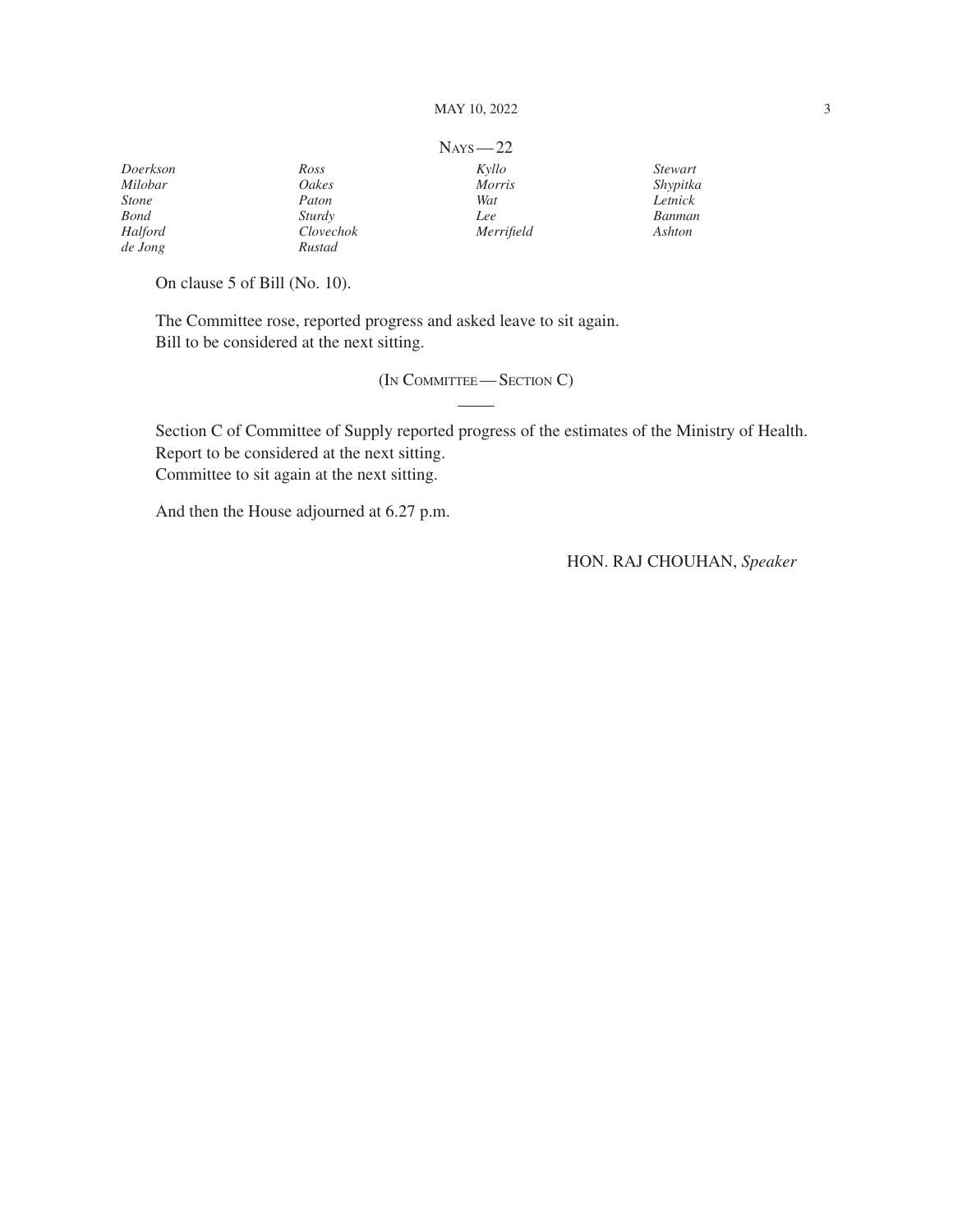| Ę<br>F<br>$\sum_{i=1}^{n}$<br>C<br>C<br>C | Ě<br>≂<br>Ę           |
|-------------------------------------------|-----------------------|
| Ę                                         | Ē                     |
| ⊑                                         | $\tilde{\phantom{0}}$ |

**GOVERNMENT BILLS**<br>(Listing printed for convenience only) *(Listing printed for convenience only)*

|                          |                                                                                                 |                                  |                  |                   | $Com-$   |          |         |                  |                 |                        |
|--------------------------|-------------------------------------------------------------------------------------------------|----------------------------------|------------------|-------------------|----------|----------|---------|------------------|-----------------|------------------------|
| Bill<br>N⊙.              | Title                                                                                           | Member                           | First<br>Reading | Second<br>Reading | mittee   | Report   | Amended | Third<br>Reading | Royal<br>Assent | S.B.C.<br>Chap.<br>No. |
|                          | An Act to Ensure the Supremacy of Parliament                                                    |                                  | Feb. 8           |                   |          |          |         |                  |                 |                        |
|                          | Municipalities Enabling and Validating (No. 4)<br>Amendment Act, 2022                           | Hon. J. Osborne                  | Feb. 9           | Feb. 10           | Feb. 15  | Feb. 15  |         | Feb. 15          | Mar. 10         |                        |
| 3                        | Protected Areas of British Columbia                                                             | Hon. G. Heyman                   | Feb. 10          | Feb. 14           | Feb. 15  | Feb. 15  |         | Feb. 15          | Mar. 10         | $\mathcal{L}$          |
|                          |                                                                                                 |                                  | Feb. 14          | Feb. 17           | Mar. 7   | Mar. $7$ |         | Mar. 7           | Mar. 10         | 4                      |
|                          | Workers Compensation Amendment Act, 2022                                                        |                                  | Feb. 16          | Feb. 17           | Mar. 3   | Mar. 3   |         | Mar. 3           | Mar. 10         | $\infty$               |
|                          | Budget Measures Implementation Act, 2022                                                        | Hon. S. Robinson                 | Feb. 22          | Mar. 10           | Apr. 6   | Apr. 6   | Apr. 6  | Apr. 25          |                 |                        |
|                          |                                                                                                 | Hon. R. Fleming                  | Feb. 23          |                   |          |          |         |                  |                 |                        |
| $\infty$                 | Child and Family Support) Amendment Act, 2022<br>Attorney General Statutes (Hague Convention on |                                  | Mar. $2$         | Mar. $8$          | Mar. 28  | Mar. 28  |         | Mar. 28          | Mar. 31         | $\sqrt{2}$             |
| σ                        | <br>Attorney General Statutes Amendment Act, 2022.                                              |                                  | Mar. 2           | Mar. 8            | Mar. 29  | Mar. 29  |         | Mar. 29          | Mar. 31         | ৩                      |
| $\supseteq$              | <br>Labour Relations Code Amendment Act, 2022                                                   |                                  | Apr. 6           | May 5             |          |          |         |                  |                 |                        |
|                          |                                                                                                 | Hon. S. Robinson                 | Mar. $7$         | Mar. 10           | Mar. 29  | Mar. 29  | Mar. 29 | Mar. 31          | Mar. 31         | Q                      |
| $\overline{\mathcal{C}}$ |                                                                                                 | Hon. S. Robinson                 | Mar. 28          | Apr. 5            | Apr. 25  | Apr. 25  |         | Apr. 25          |                 |                        |
| ൗ                        | Passenger Transportation Amendment Act, 2022                                                    | Hon. R. Fleming                  | Mar. $8$         | Mar. 30           | Apr. $7$ | Apr. $7$ | Apr. 7  | Apr. 25          |                 |                        |
| 4                        |                                                                                                 |                                  | Mar. 9           | Mar. 30           | Apr. 26  | Apr. 26  |         | Apr. 26          |                 |                        |
| 15                       |                                                                                                 | Hon. B. Ralston                  | May $9$          | May 10            |          |          |         |                  |                 |                        |
| 16                       |                                                                                                 | Hon. R. Fleming                  | Apr. 5           | Apr. 27           | May 3    | May 3    |         | May 9            |                 |                        |
| $\overline{1}$           | Miscellaneous Statutes Amendment Act, 2022                                                      | :<br>:<br>:<br>:<br>Hon. D. Eby  | Mar. 31          | Apr. $7\,$        | Apr. 28  | Apr. 28  |         | Apr. 28          |                 |                        |
| $\overline{18}$          |                                                                                                 | Hon. S. Robinson                 | Mar. 28          | Mar. 29           | Mar. 30  | Mar. 30  |         | Mar. 30          | Mar. 31         | ٣                      |
| $\overline{19}$          | Employment Standards Amendment Act, 2022                                                        | <br> <br> <br> <br>Hon. H. Bains | Mar. 28          | Mar. 29           | Mar. 30  | Mar. 30  |         | Mar. 30          | Mar. 31         | $\infty$               |
| 20                       | Municipal Affairs Statutes Amendment Act, 2022                                                  |                                  | Apr. $7\,$       | Apr. 26           | May 3    | May 3    | May 3   | May 3            |                 |                        |
| ಸ                        | Professional Governance Amendment Act, 2022                                                     |                                  | Apr. 25          | May $2$           |          |          |         |                  |                 |                        |
| 22                       |                                                                                                 | Hon. J. Whiteside                | Apr. 26 $\,$     | May 2             |          |          |         |                  |                 |                        |
| 23                       |                                                                                                 |                                  | Apr. 28          | May 4             | May 9    | May 9    |         | May 9            |                 |                        |
| 24                       |                                                                                                 |                                  | May 2            | May 4             | May 9    | May $9$  |         | May $9$          |                 |                        |

MAY 10, 2022

4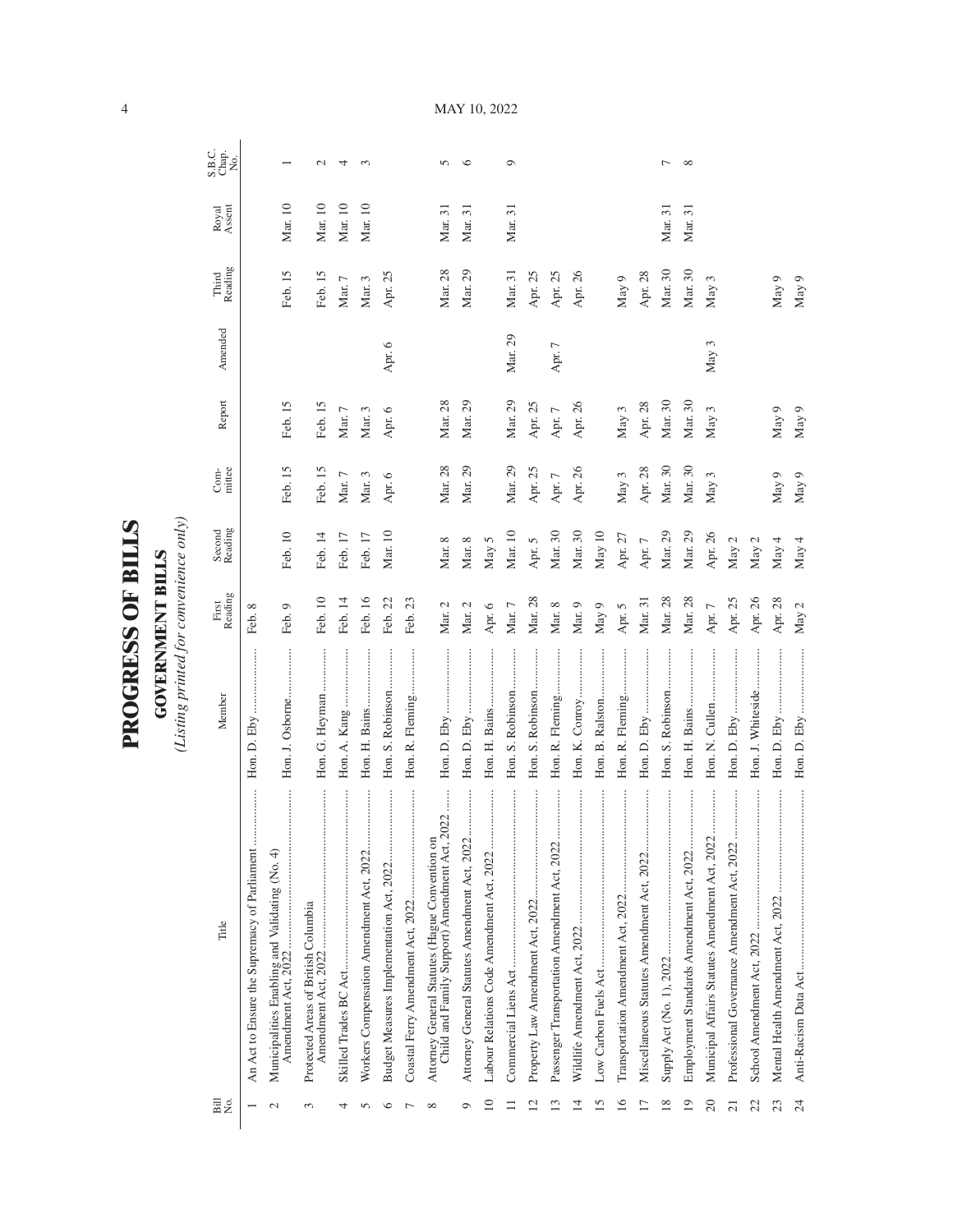**PROGRESS OF BILLS - Continued PROGRESS OF BILLS** *— Continued*

**MEMBERS' BILLS**<br>(Listing printed for convenience only) *(Listing printed for convenience only)* **MEMBERS' BILLS**

| Bill<br>Σó,      | Title                                                                                             | Member                                 | Reading<br>First     | Second<br>Reading | mittee<br>Com- | Report | Amended | Reading<br>Third | Royal<br>Assent | C<br>Sag<br>Sag                  |
|------------------|---------------------------------------------------------------------------------------------------|----------------------------------------|----------------------|-------------------|----------------|--------|---------|------------------|-----------------|----------------------------------|
|                  | M 201 British Columbia Transit Amendment Act, 2022                                                | Mr. Sturdy                             | Mar. 3               |                   |                |        |         |                  |                 |                                  |
|                  |                                                                                                   |                                        | Mar. 8               |                   |                |        |         |                  |                 |                                  |
|                  | M 203 Assessment (Split Assessment Classification)                                                |                                        | Mar. 9               |                   |                |        |         |                  |                 |                                  |
|                  |                                                                                                   |                                        | Mar. 10              |                   |                |        |         |                  |                 |                                  |
|                  |                                                                                                   | Mr. Clovechok                          | Apr. 5               |                   |                |        |         |                  |                 |                                  |
|                  | <br>M 206 Preserving Brunswick Point for Agriculture and<br>Migrating Waterfowl Habitat Act, 2022 |                                        | Apr. 6               |                   |                |        |         |                  |                 |                                  |
|                  |                                                                                                   |                                        | Apr. 25              |                   |                |        |         |                  |                 |                                  |
|                  |                                                                                                   |                                        | May 2                |                   |                |        |         |                  |                 |                                  |
| * Title changed. |                                                                                                   |                                        |                      |                   |                |        |         |                  |                 |                                  |
|                  |                                                                                                   | (Listing printed for convenience only) | <b>PRIVATE BILLS</b> |                   |                |        |         |                  |                 |                                  |
| Bill<br>Σó       | Title                                                                                             | Member                                 | Reading<br>First     | Second<br>Reading | Com-<br>mittee | Report | Amended | Third<br>Reading | Royal<br>Assent | C<br>SB <sub>Q</sub><br>SBQ<br>Z |

Pr 401 Sea to Sky University Amendment Act, 2022 ..................... Mr. Sturdy ........................ Apr. 5

Apr. 5

MAY 10, 2022